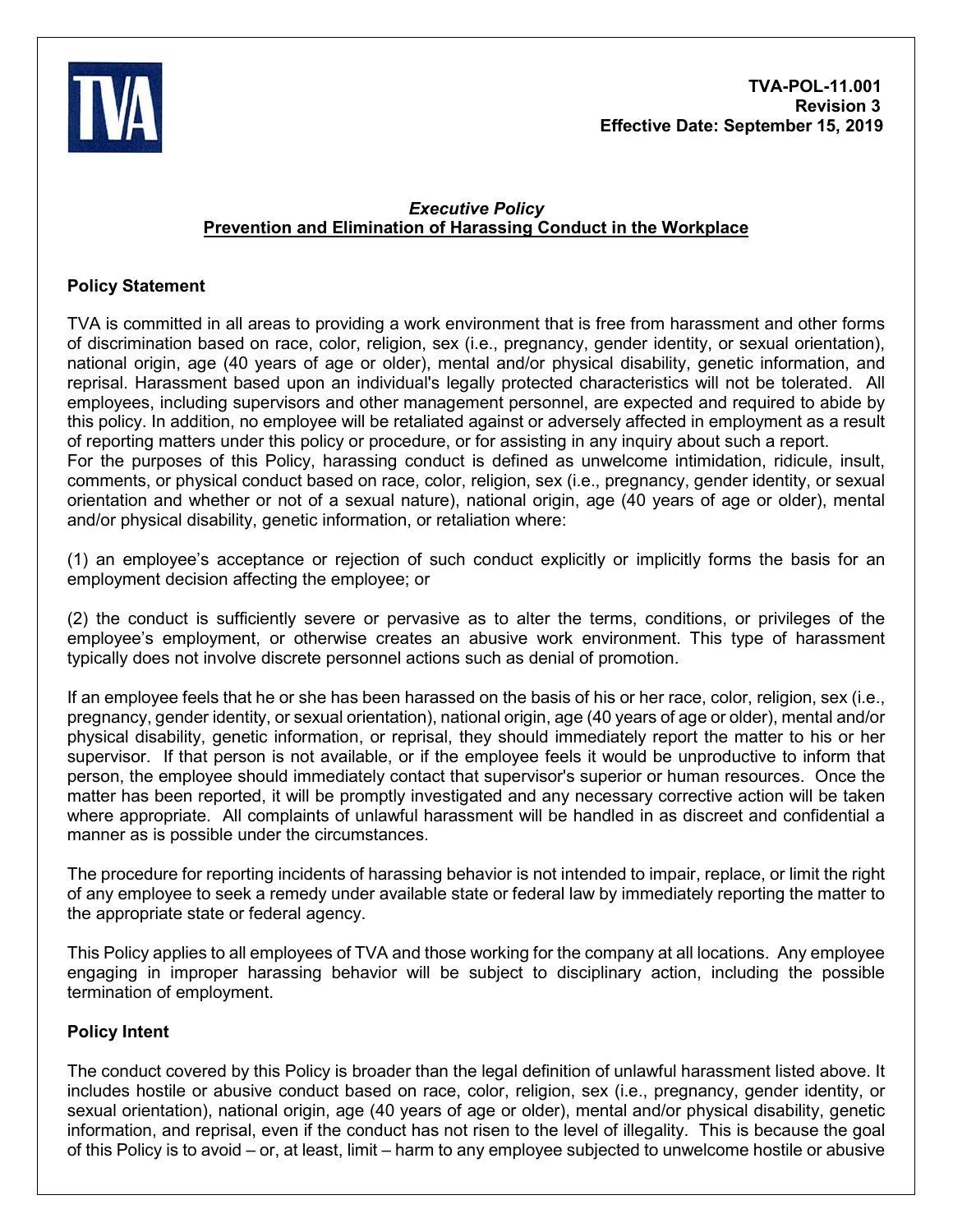### **TVA-POL-11.001 Revision 3 Effective Date: September 15, 2019**

conduct based on a protected characteristic by ensuring that appropriate officials are notified of – and have the opportunity to correct promptly – such conduct before it becomes so severe or pervasive as to violate the law, or as soon as possible thereafter.

# **Applicability**

- A. Procedures Applicable to All TVA Employees
	- 1. Each TVA Employee shall be responsible for:
		- a. Acting professionally and refraining from harassing conduct;
		- b. Becoming familiar with the provisions of this Policy, complying with all requirements of the Policy, and cooperating with any inquiry under this Policy; and
		- c. Promptly reporting, pursuant to procedures set for in the TVA Employee Handbook, any incident of harassing conduct that he or she experiences before it becomes a pattern of misconduct so pervasive and offensive as to constitute a hostile environment. TVA cannot correct harassing conduct if the conduct is not known. When an employee unreasonably fails to take advantage of this procedure and does not promptly report an incident of harassing conduct as set forth herein, TVA reserves the right to raise this failure to report as a defense against a suit for harassment, in accordance with Faragher-Ellerth.
- B. Responsibilities of Supervisors and Managers
	- 1. Each TVA manager and supervisor shall be responsible for:
		- a. Acting promptly and appropriately to prevent harassment in the workplace, and retaliation against those who complain of harassment;
		- b. Reporting, pursuant to procedures set for in the Prevention of Harassment and Violence in the Workplace section on pages 39-40 of the TVA Employee Handbook, any incident of harassing conduct that they witness or is otherwise brought to their attention;
		- c. Receiving and handling allegations of harassing conduct promptly and appropriately, utilizing the procedures set forth below;
		- d. In consultation with the Equal Opportunity Compliance (EOC) Manager, providing interim relief to alleged victims of harassment pending the outcome of the investigation to ensure that further misconduct does not occur; and
		- e. Using the procedures set forth below, in consultation with the EOC Manager, taking prompt and appropriate corrective and disciplinary action, up to and including removal, against personnel who have engaged in harassing conduct or who have not carried out their responsibilities under this Policy.

# **Applicable Requirements**

- A. Responsibilities of EOC Managers
	- 1. The EOC Manager shall be responsible for:
		- a. Advising employees in his or her agency on the Policy;
		- b. Receiving allegations of harassing conduct;
		- c. Conducting or overseeing fair and impartial inquiries into allegations of harassing conduct. The EOC Manager will have the authority to decide whom will conduct an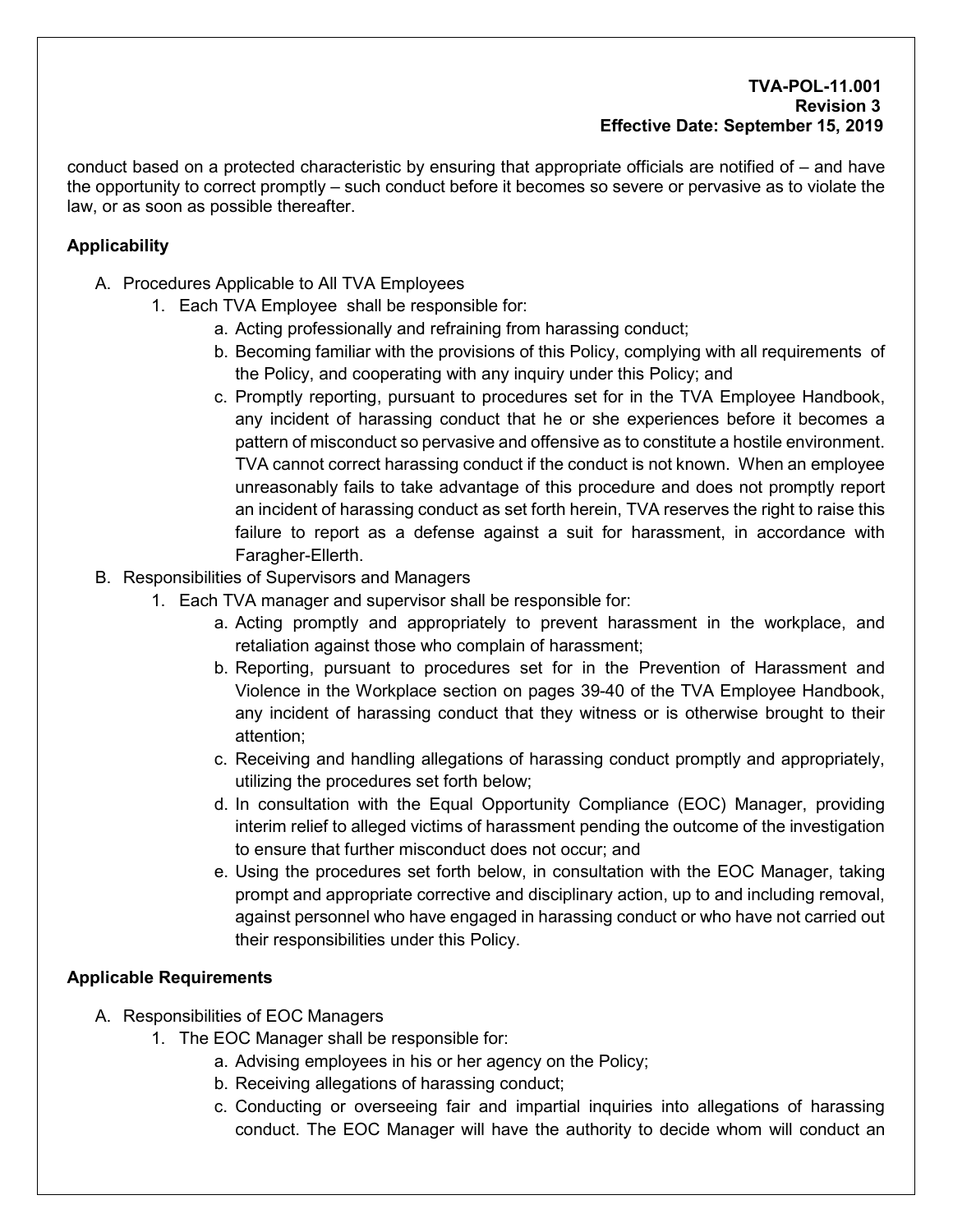inquiry into an allegation of harassment, provided that the person conducting the inquiry has had appropriate training in investigating allegations of workplace misconduct.

- d. Advising supervisors and managers on the provision of interim relief to the alleged victims of harassing conduct pending the outcome of the investigation to ensure further misconduct does not occur; and
- e. Advising the Agency Head or other persons who need to know of allegations of harassment and the resolution of those allegations under this Policy.
- B. Responsibilities of the General Counsel

The Office of the General Counsel (OGC) shall be responsible for providing legal advice to management concerning the implementation and interpretation of this Policy. If an Office of the Inspector General (OIG) employee is involved in the allegation, legal counsel to the OIG will provide legal advice to OIG management.

- C. Responsibilities of Agency Head
	- 1. The Agency Head shall be responsible for:
		- a. Taking appropriate action to enforce this Policy; and
		- b. Working closely with the EOC Manager to ensure that this Policy is properly implemented.

### **Implementation**

- A. A supervisor or manager who receives an allegation or witnesses harassing conduct shall immediately:
	- 1. Inform the EOC Manager and seek guidance as to further actions;
	- 2. In consultation with the EOC Manager, take action to stop any harassing conduct and prevent further harassment while the allegation is being investigated, including granting an appropriate interim relief to the alleged victim of harassing conduct; and
	- 3. In consultation with the EOC Manager, document the allegation received and his or her efforts to address it.
- B. When the EOC Manager receives an allegation of harassing conduct, either directly by the complainant or through a supervisor, manager or other sources, he or she shall:
	- 1. Ensure that a prompt, thorough, impartial and appropriate inquiry is conducted; and
	- 2. Recommend appropriate action to stop the harassing conduct and prevent further harassment, including granting the appropriate interim relief to the alleged victim of the harassing conduct while the allegations are being investigated.
- C. Where an investigation is necessary, a written summary of the investigation shall be prepared by the individual conducting the inquiry, in consultation with the EOC Manager. (The summary may be brief, depending on the complexity and seriousness of the case.) The summary shall be prepared promptly after completion of the inquiry and shall be submitted to the EOC Manager (if the EOC Manager did not conduct the inquiry) and the supervisor who would be responsible for taking disciplinary action against the alleged harasser, if the allegations are true.
- D. The summary of the investigation or other documentation prepared under this procedure shall be kept confidential, to the extent possible. The maintenance of records and any disclosures of information from the records shall be in complete compliance the Privacy Act, 5 U.S.C. Section 522a. Such